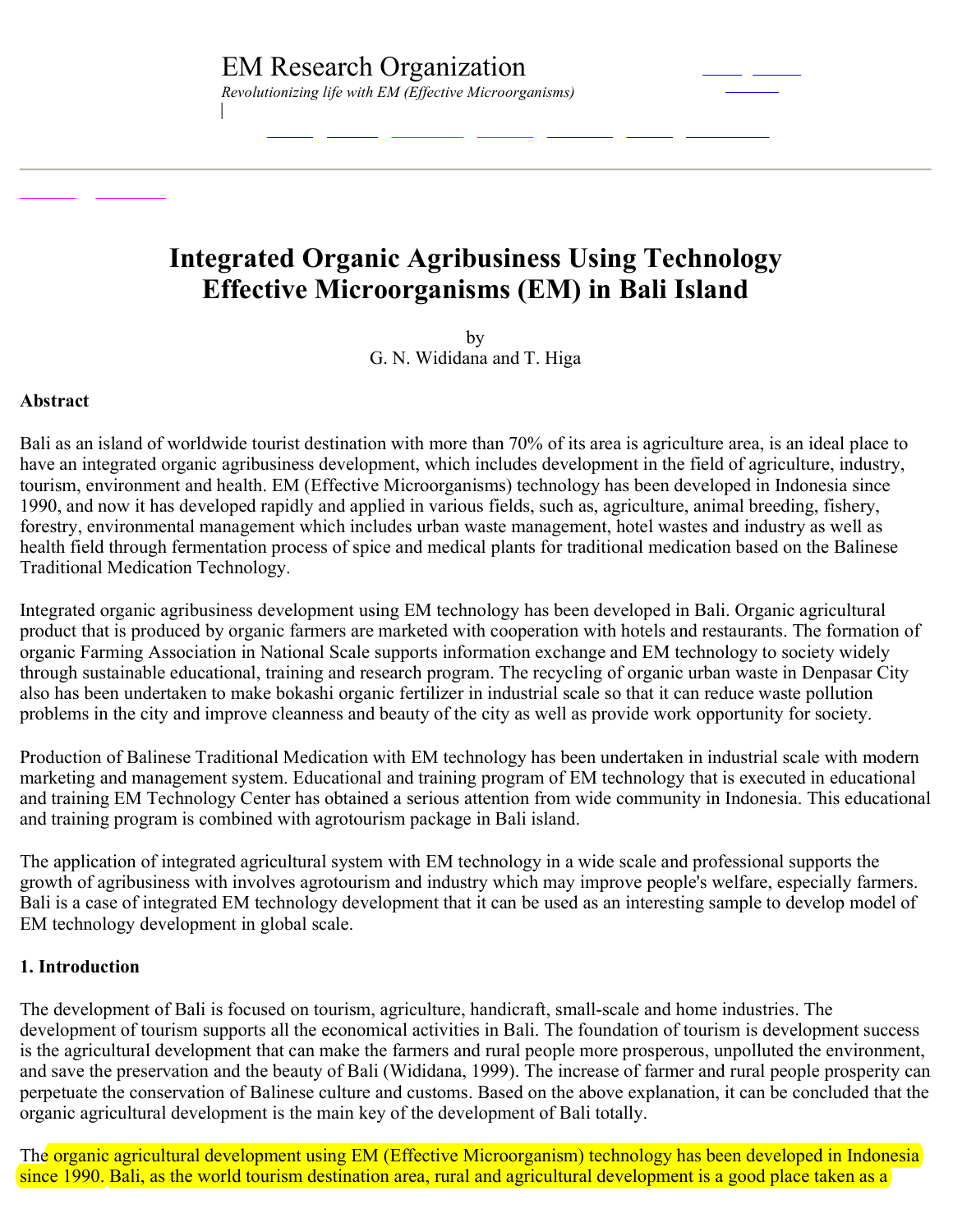sample of total and integrated organic agricultural application using EM technology (Wididana and Higa, 1997).

Organic agricultural development will develop properly if it is supported by well-marketing of agricultural products. The application of EM technology in agriculture support the development of organic agricultural business from the production to processing industry, such as fermented production of organic fertilizer (bokashi), food crop, horticulture and spice plant, post harvest industry, and service of agro-tourism, agriculture training and education.

Integrated organic agribusiness management using EM technology has successfully been done in Bali. This writing gives some far-ranging explanation about organic agribusiness application in Bali which is useful for organic agribusiness development in other areas.

# **2. Organic Agricultural Development Using EM Technology in Indonesia**

The important beginning step of organic agricultural development is EM Technology Training and Education Center established in Bali in 1996. This institution completed with 5 hectors of sampling unit, waste processing, and traditional medicinal industry (IPSA,1998). The sapling unit is developed by using EM technology with integrated recycling system. Farming and animal husbandry waste can be used for fodder and organic fertilizer fermentation (bokashi). The cultivation of spice and treatment plant using EM technology can produce quality medicinal plant formula. EM technology also supported the development of Balinese traditional medicinal industry, known as Ramuan Pak Oles (Mr. Oles' formula).

Up to now, 200,000 farmers and organic agriculture observers have been trained using training of trainer system. The success of organic agriculture training is followed up by the inter-farmer, researcher and government information exchange of organic agriculture. It motivates the establishment of profession organization: **organic farming societies of** Indonesia supported by some professions in society who give their attention to the perpetual development of organic agriculture and environment. The Organic Farming Society of Indonesia was formally established in February 2000, based in Malang, East Java. In the beginning, this organization had 100 members. It was estimated that it will have 100 branches with 100,000 members in Indonesia. The development is caused by the increase of farmer and common society's big need and attention to environment preservation.

EM technology gives the real sample to training and organic agriculture model in the field. Successful EM technology application in every field other than agriculture such as environment, animal husbandry, fishery, health and industry completely support the wide-range development of EM technology in Indonesia.

#### **3. The Development of Organic Agriculture Location as Tourism Places**

Tourism sector really support the increase of farmer income and profit because the sector rapidly develops in Bali and becomes the activator of the development of Bali. In another part, agriculture sector develops slowly because there are many things limiting the development of this sector such as economical, social, cultural and political problems. However, the agents of development in Bali realize that the agricultural development can not be neglected because the farmers and the rural people actively preserve the beauty, the culture and customs conservation of Bali. Tourism society commonly living in the urban have assignment to manage the tourist visit with good promotion and service. The products sold to the tourists are the beauty of nature, the unique and interesting Balinese cultures and customs and tourism service.

Therefore, it has been realized that the agricultural development sector has important role supporting tourism development. The agricultural system developed is sustainable natural farming system, by reducing the use of pesticides and chemical substance in agriculture so that the environment and the beauty of Bali can be conserved (Wididana and Higa, 1999). The development of organic agriculture proposed must certainly be able to reach high production, benefit the farmers materially and spiritually. The application of EM technology in the sector of agriculture can give the solutions to the above matters because : 1) easily-applied and inexpensive for the farmers; 2) EM technology has successfully been applied in many parts such as agriculture, animal husbandry, fishery, waste management which support integrated and environmental friendly farming system in small and big scale; 3) EM technology application has a widerange network system, applied by more than 30 countries and makes information changing possibly occurred, good and service to support international organic product demand.

Therefore, to support the development of organic agriculture in Bali has stated location for organic agricultural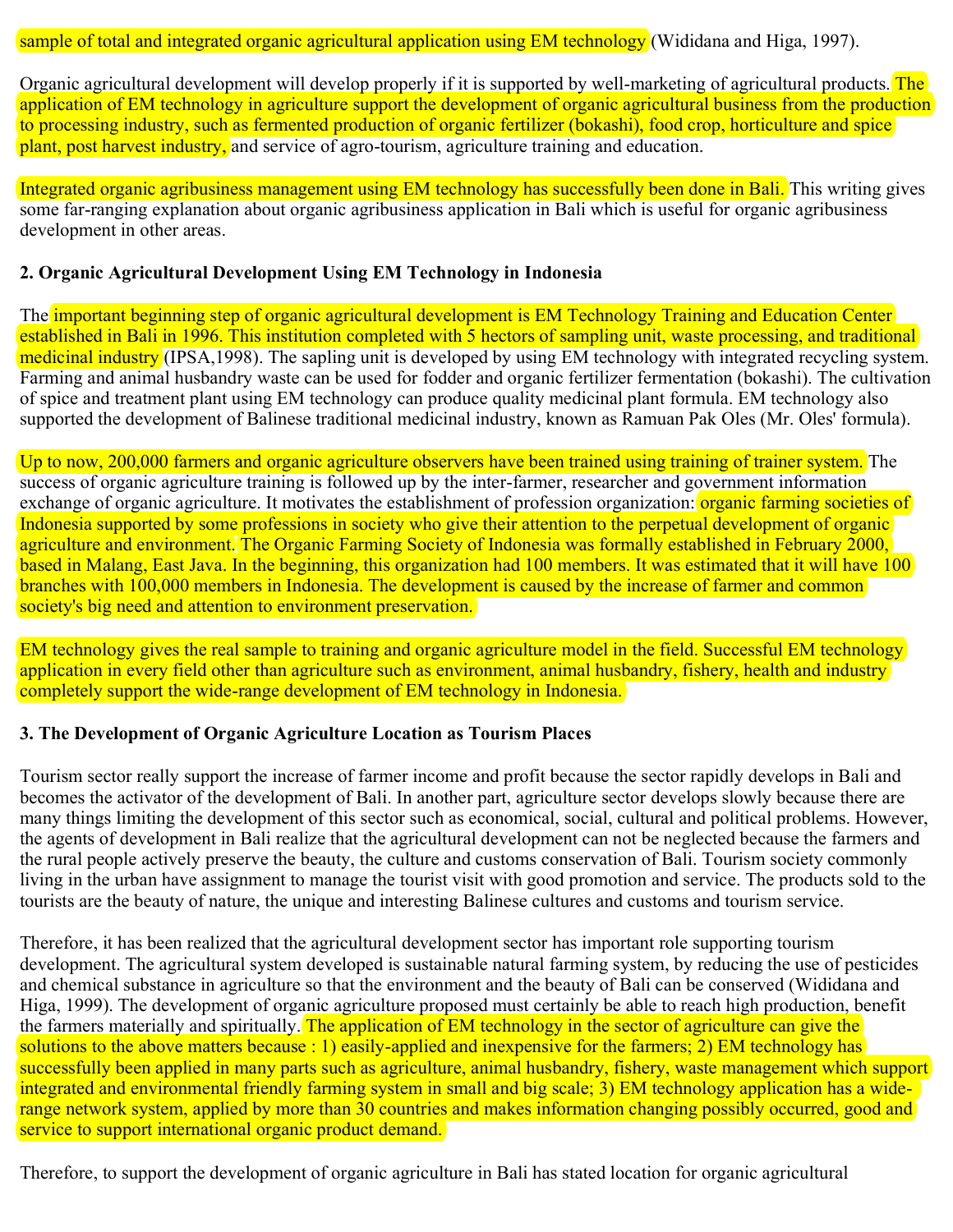development as tourism object so that tourists who visit Bali will get information, goods and service about organic agriculture product. Farmer as agricultural subject and management of agricultural environment and rural area will get the real benefit from the tourism development.

# **4. Integrated Organic Waste Recycling**

Generally, in developing country organic and inorganic is dumped in one place. City garbage dumped in wasting location is called TPA (Last Wasting Place). Waste management process the city garbage using incineration and sanitary landfill system. Both systems need high cost and using the energy from the outer processing system, that I called interrupted system.

The development of economic activity and society in the city makes handling city garbage get harder and harder because of the limited cost, time, and wasting place.

In three years, we focused the research about handling city garbage by recycling system using EM technology (Wididana and Higa, 1999). City garbage in Indonesia consists of 80% organic waste that can be recycled for fodder, organic fertilizer, mushroom cultivation media, and worm cultivation. According to the research known that some kinds of livestock that can be bred at TPA are cattle, goat, pig, rabbit, chicken, pigeon and swallow.

Table 1 explains about the livestock can be bred at TPA.

There is a possibility cultivating unusual animals for specific purpose such as rodents, lizards and snakes (see Table 2). By this recycling system city garbage processing will be a great business that benefits many parties. Some business units that can be created from this recycling system explained in Table 3.

# **5. Medicinal Plant and Traditional Healing Development**

There are many information about Balinese treatment that take the advantage of medicinal plants and spices. Some kinds of medicinal plants that are recorded in healing manuscript organically cultivated by EM technology. Based on the result of research, we found that spice and medicinal plants that are fermented by EM technology gives a better medicine virtue.

The fermented medicinal plant formula that is developed known as Ramuan Pak Oles (Oles Master Formula) can cure many kind of diseases such as skin disease, injury, rheumatism, sprain and increase body stamina and that formula has been sold all over Indonesia by multi-level marketing and special for market segment in done by direct-selling system. The type of Mr. Oles' formula that has been sold, detailed in Table 4.

Furthermore, to fulfill the consumer demand for Traditional Healing Service, we also prepare Health Message Service, Health Consultancy and Bokashi therapy. Bokashi Therapy is the healing method by using bokashi thermal, the body of the patient is wrapped by special vest and buried in the bokashi material that is made from wood powder, mixture of rice bran, spices, zeolite and EM ceramics that is fermented by EM technology. Bokashi therapy is useful for curing rheumatism and improving blood circulation.

Medicinal plant development and Balinese traditional healing by EM technology has a very high attention from the consumer in Bali.

# **6. Marketing of Farming Product**

Organic product marketing, especially in Bali, is just begun by establishing organic agricultural shop and organic restaurant. The marketing development is low because the type, quality and quantity that are ready to be marketed has not completely been provided. In another case, a continual promotion must afford about the benefit of organic product for healthy and environment preservation.

The successful organic agricultural product marketing will be directly followed up by organic agribusiness. The establishment of the Organic Farming Society of Indonesia and Association of Environmental Observer will help spread the information about organic agriculture products that increase the people's need for organic agriculture.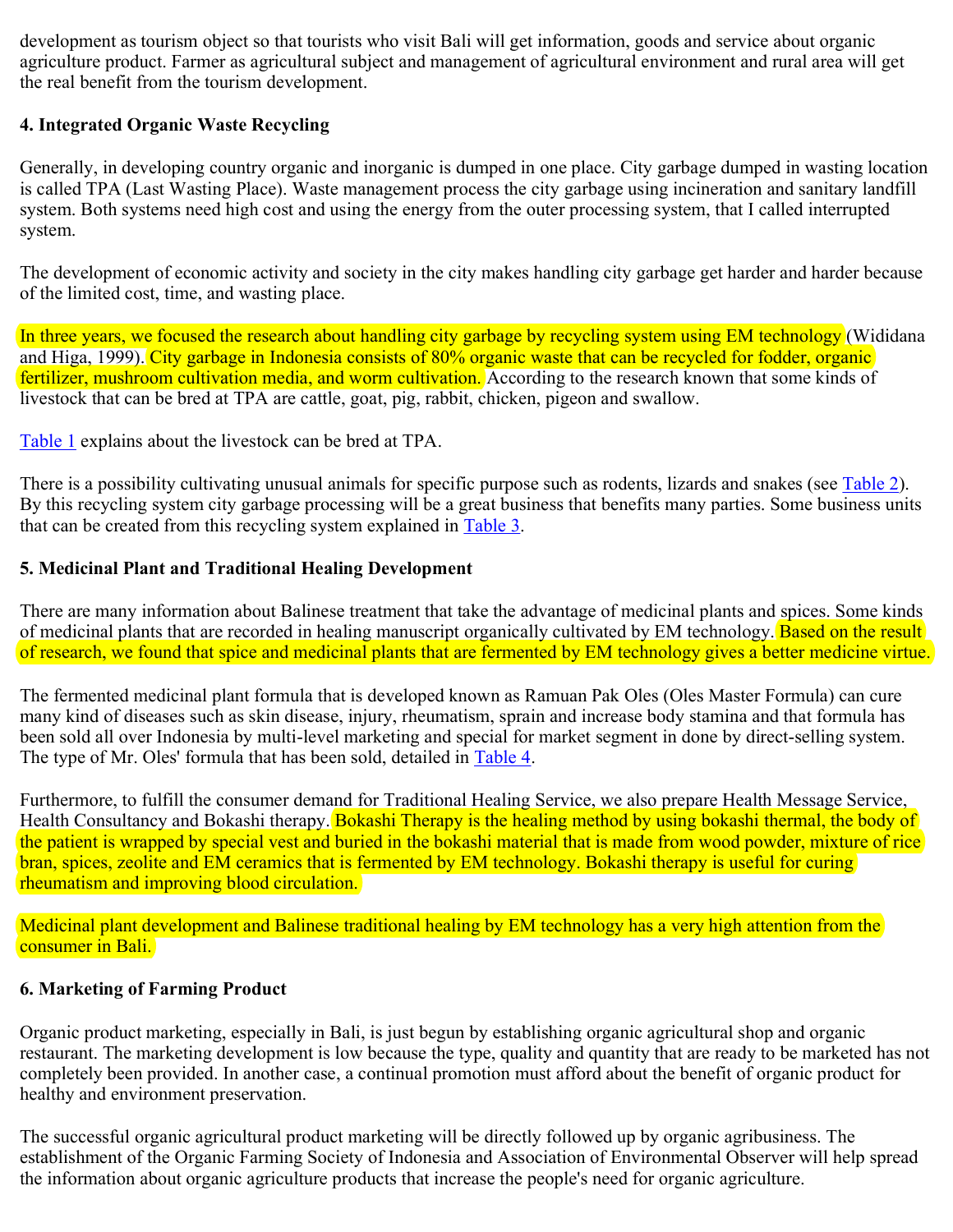# **7. Closing**

Organic agribusiness development by EM technology has successfully been done in Bali. Synergistic development of agricultural, rural area and tourism may totally promote the development of Bali. The organic agricultural development cannot be developed individually but it must be combined by environmental and health development, environmental development done by recycling system, and health development donor by developing traditional healing that are all done by EM technology (Wididana, 1999).

Organic agribusiness will be successful if it is supported by well-marketing system. Agricultural development must produce agricultural product needed by the market, with low production cost and environmental friendly recycling system by EM technology gives the good solutions to organic agribusiness development.

Table 1. Kinds of livestock that can be cultivated.

| Kinds of livestock | Fodder                     | Kinds of garbage            |
|--------------------|----------------------------|-----------------------------|
| Cow, goat, rabbit  | Organic market waste       | Leaves, grass, vegetable    |
| Pig                | Restaurant and house waste | Rice, meat, fish, vegetable |
| Chicken, pigeon    | Restaurant and house waste | Rice, grain, flies, larva   |
| Swallow            | Flies and other insects    |                             |

Table 2. Kinds of animals that can be bred for specific purposes.

| Kinds of animals Food |                            | Breeding aim                    |
|-----------------------|----------------------------|---------------------------------|
| Rodents               | Restaurant and house waste | Pharmaceutical and medical test |
| Snake                 | Rodents                    | Snake food                      |
| Lizard                | Flies and other insects    | Traditional medical             |
| Dragon lizard         | Rodents and rabbit         | Traditional medical             |

Return 4

Return 4

Table 3. Business unit can be done by recycling system.

| Business unit                   | Product                      |
|---------------------------------|------------------------------|
| Inorganic separation system     | Recycling inorganic waste    |
| Organic fertilizer production   | Organic fertilizer           |
| Animal husbandry                | Protein                      |
| Unusual animal husbandry        | Protein, experiment material |
| Mushroom cultivation            | Traditional medicine, food   |
| Education training and research | Service                      |
| Tourism                         | Service                      |

Return 4

Table 4. Kinds of marketed Ramuan Pak Oles.

| $-$<br>$-1$<br>، اص<br>$V$ <i>mar</i> |  |
|---------------------------------------|--|
|                                       |  |